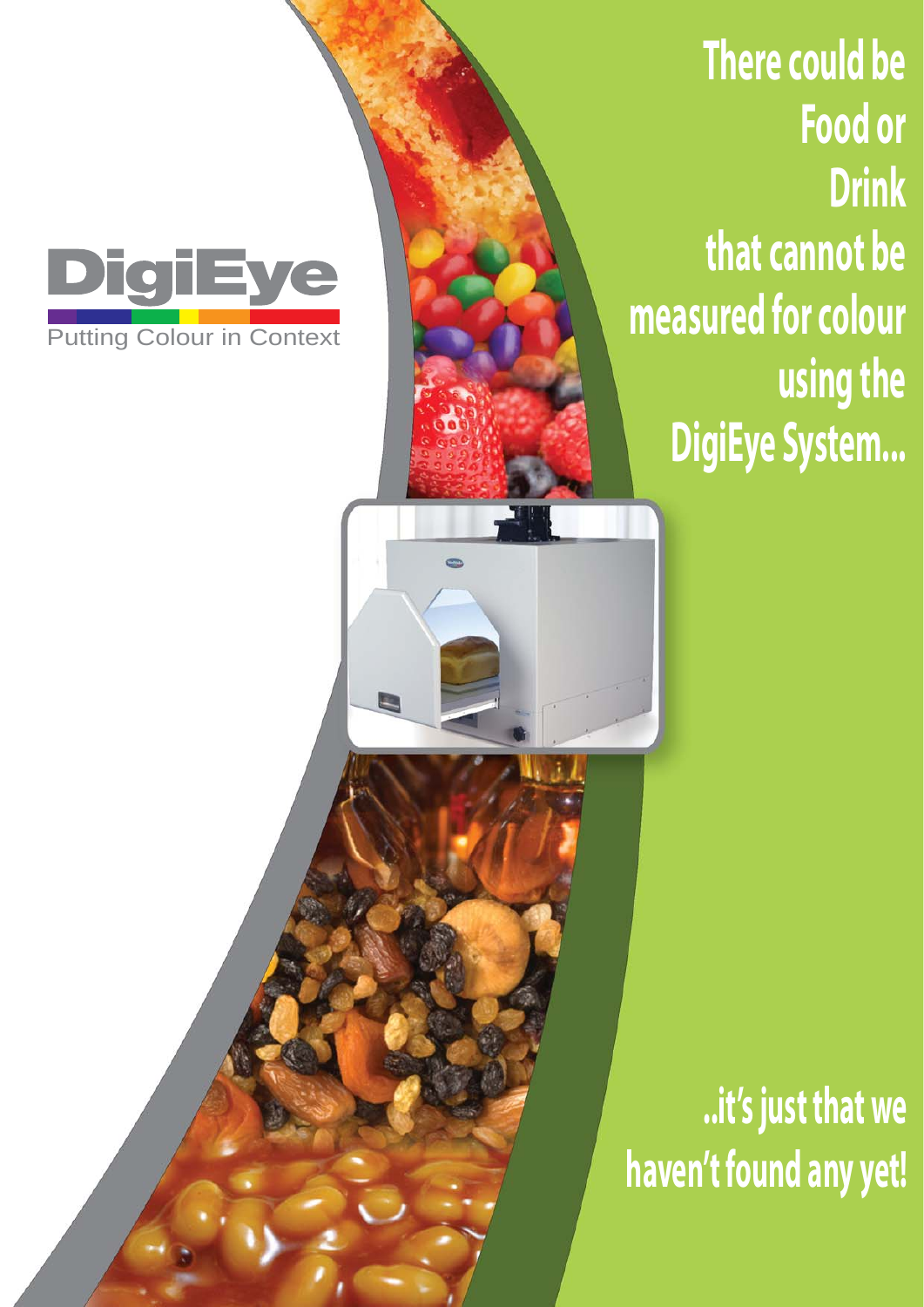## **The Challenge of Managing the Colour of Food**

The visual aspect of food, in terms of its colour and overall appearance, is acknowledged as one of the most important factors influencing the consumer's purchasing decision.

There is a direct correlation between colour appearance and the product's quality, maturity and the perception of being 'fit for purpose'.

This clearly has a significant impact on how produce and ingredients are quality controlled for colour throughout the supply chain.

This process has become increasingly challenging as the retail sector becomes more and more competitive, supply chains become more complex and disparate, and time and cost pressures escalate.

In order to minimise wastage, maximise retail revenues, protect a brand's integrity and realise supply chain efficiencies, it has never been more important to control colour from source to store.



Historically, the prevailing method of quality control has been pure visual assessment, largely with uncontrolled and inconsistent viewing conditions in terms of the viewer, light source and angle of observation.



This subjective approach prompted the use of instrumental colour assessment of food, but this also was found to be restrictive and unreliable due to the incongruous variety of food products such as irregular shape and form, inconsistent surface texture and inherent sheen.

A colorimeter or spectrophotometer can only measure a limited area of the product and averages the colour of the selected area, largely with unsatisfactory results.

**In addition, and crucially, this isolated and unrepresentative area bears no correlation as to how the human eye sees colour or the overall** 





The DigiEye system from VeriVide is different; digitally capturing and measuring texture, colour & appearance with an amazingly high resolution, using great precision, and with methods that are consistent and repeatable.

Importantly it measures colour in context, not in isolation. DigiEye measures food in context with other product in the batch, with the other visual ingredients of the product and within the context of the packaging, even liquids within transparent bottles.

Put simply, it measures the colour in context - **as seen by the consumer** and provides quantifiable, consistent visual assessment against an agreed visual standard.



*DigiEye is an invaluable application for companies in the food sector, helping to ensure the consumer is able to buy consistent and reliable product.* **"**

**"**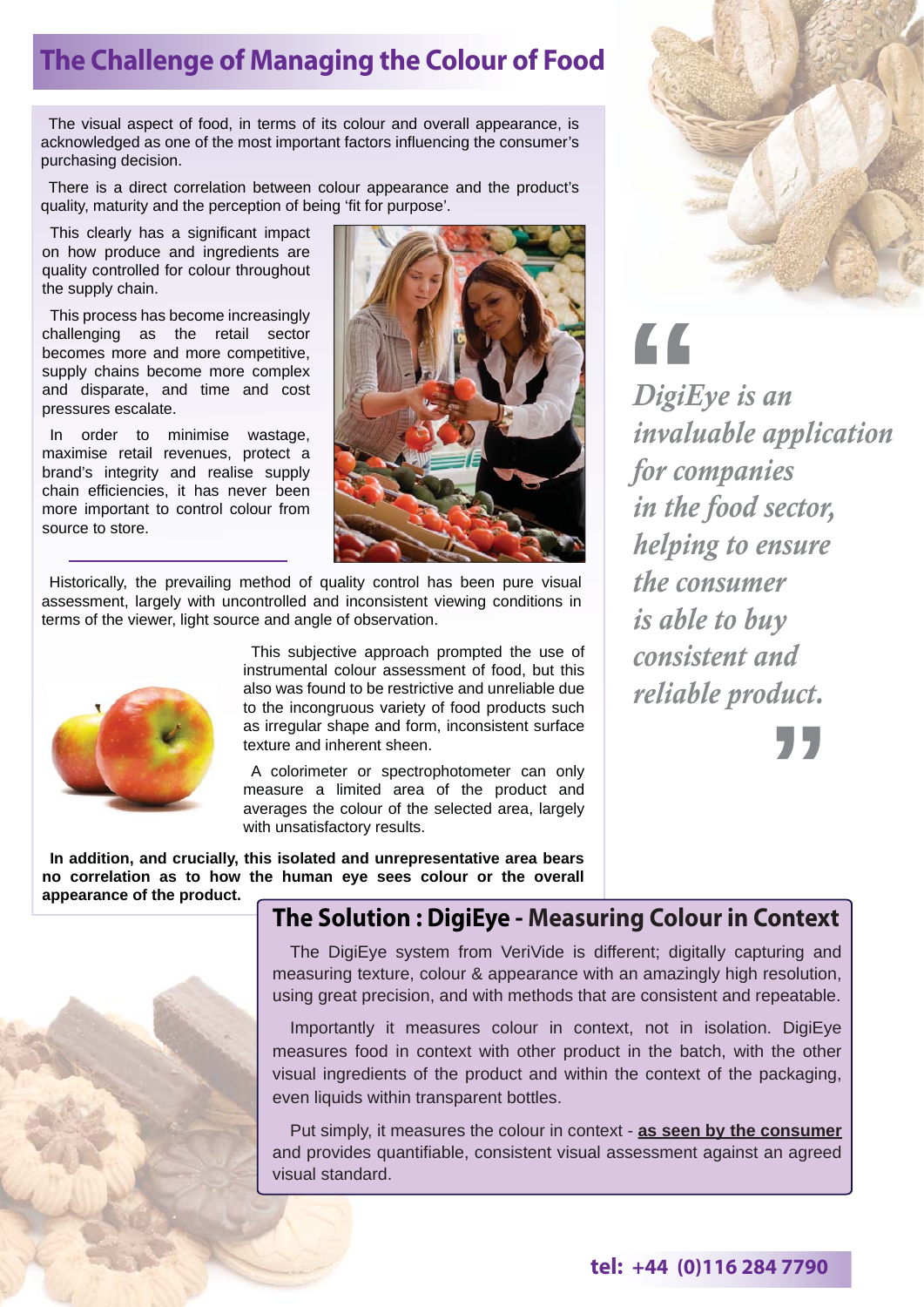### **What is DigiEye?**

DigiEye is a digital colour imaging system with many proven applications throughout the Food Sector and has been specifically designed to offer industry the ability to consistently and reliably measure colour and appearance, using a non-contact method.

The DigiEye System includes a characterised SLR camera, enabling capture of outstandingly detailed images, recording colour data at millions of points. This, combined with a calibrated monitor and printer provides accurate visual on-screen representation of the product and printed colour accurate photographic images for use as master product standards

Product images are captured in the enclosed 'DigiEye Cube' eliminating all ambient light. This ensures the product image is captured in consistent lighting using both angled & diffuse light and giving authentic representations of the product.



 These images of wine & herb sauce, soup and yogurt have been imaged with the DigiEye system.

From these images colour data can be obtained for areas of specific interest as well as for overall visual appearance.



The system has the versatility to measure objects as small as a grain of wheat and with a total field of view of around 40 cm x 50 cm, it can accommodate a wide array of food types.



The colours of the different visual components can also be measured as percentages of the total.

## **How it Works**

Samples are placed upon a neutral grey background within the DigiEye Cube, allowing the image to be captured in a controlled, consistent and standardised environment.



**ANGLED ILLUMINATION** Highlights surface details. Ideal for accurate appearance.



**DIFFUSE ILLUMINATION** Flattens the images. Ideal for colour measurement.

The lighting used closely matches the CIE D65 lighting and can be used with different illumination geometries.

The two images of biscuits, immediately on the left, were taken using the DigiEye system and illustrate the differing visual appearance obtained from using angled and diffuse lighting.

Diffuse illumination removes specular reflections of products with glossy and curved surfaces enabling reliable colour measurement of food product such as tomatoes and apples. Angled illumination allows the varying surface structures and textures of food products to be clearly displayed, measured and evaluated.

Direct and immediate product comparisons can be made of samples in different global locations and over differing periods of time. This, for example, has proved invaluable for research of product shelf life and colour stability of food products.

The ability to communicate images and data electronically facilitates quick and dependable visual product comparisons, with the associated opportunities of increased consistency and reliability of food product and ingredients.



#### **email: enquiries@verivide.com**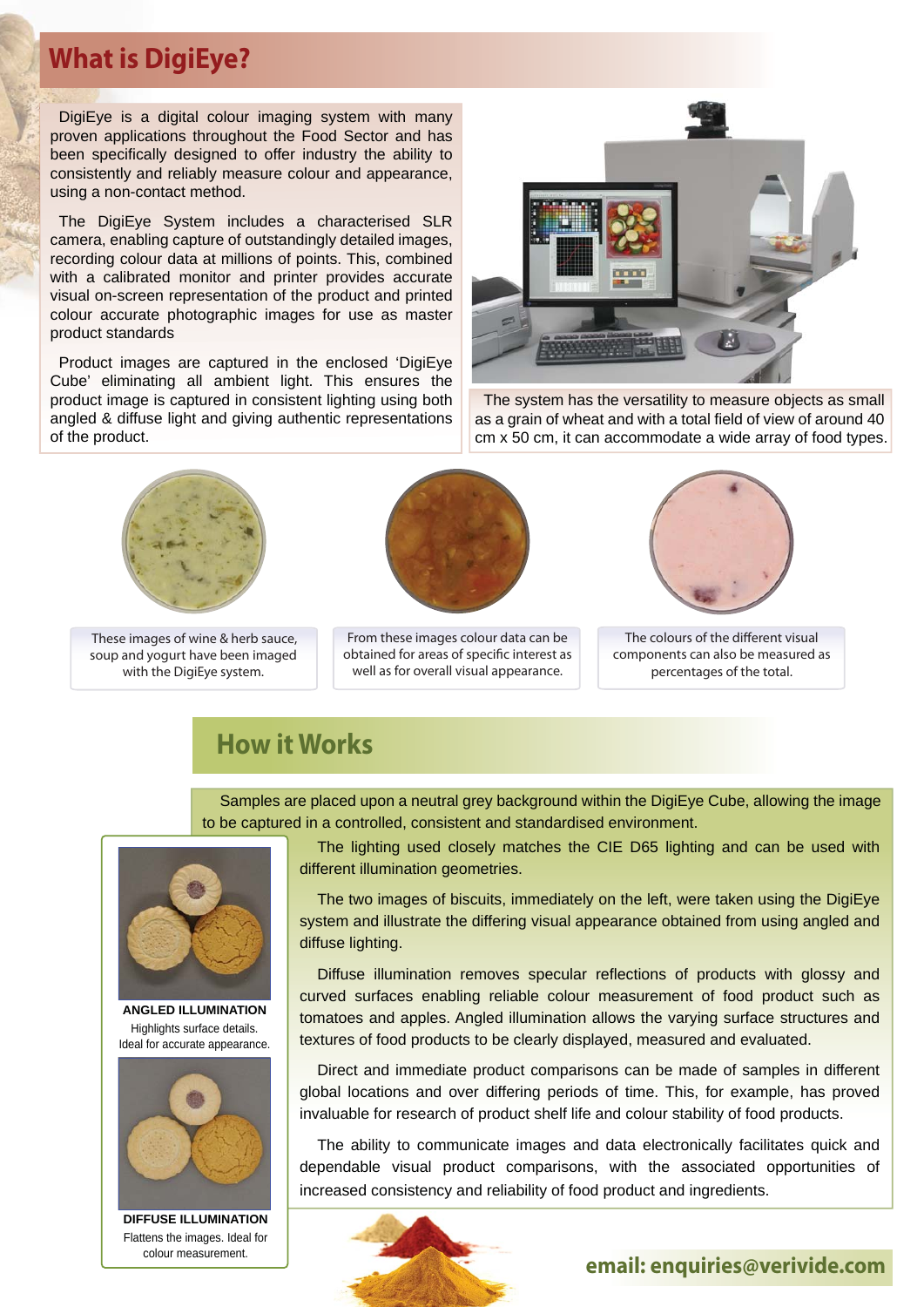## **What DigiEye Offers You**

#### **Features**

Non-contact colour measurement, surpassing the capabilities and restrictions of the spectrophotometer.

Increases tremendously the types of food stuffs that can now be accurately colour measured.

**Benefits Benefits**

A totally enclosed area for sample image capture.

Eliminating the detrimental effects of ambient lighting. Controlled & consistent lighting ensuring controlled, reliable & repeatable results.

*'Colour Clustering' -* measurement of the differently coloured visible elements in a food or mixture.

Unlike a colorimeter or spectrophotometer, which averages colour data, DigiEye can calculate the percentage of each visible colour. Supplying quantifiable quality control data for each element in context with the total sample.

Global electronic communication of product colour, shape, size & texture together with unequivocal colour data. Visual consistency across multi-location production units and improved product reliability as colour data and images can become part of the product specifications.

The system has easy to use controls, suitable for all levels of computer proficiency.

As the camera settings are largely controlled by the DigiEye Software, there is no requirement for prior photographic knowledge.

Ability to measure powders and liquids without the need to dispense or decant product.

Measurement of colour as seen by the consumer, e.g. liquid within a transparent bottle or the colour or the consistency of yogurts or ice cream as the lid is peeled back.

Colour Replacement feature

Easy retrieval of master production standards.

Digitally change the on-screen colour of the product to assess the alternate colours of new and existing products, e.g. changes in the colour of icing on biscuits or cakes.

Removes subjective manual visual assessment during production. The system enables timely detection of non-standard product, creating opportunities for a reduction in retailer returns & significant waste and cost reduction.

Measures 'Colour in Context'



#### **tel: +44 (0)116 284 7790**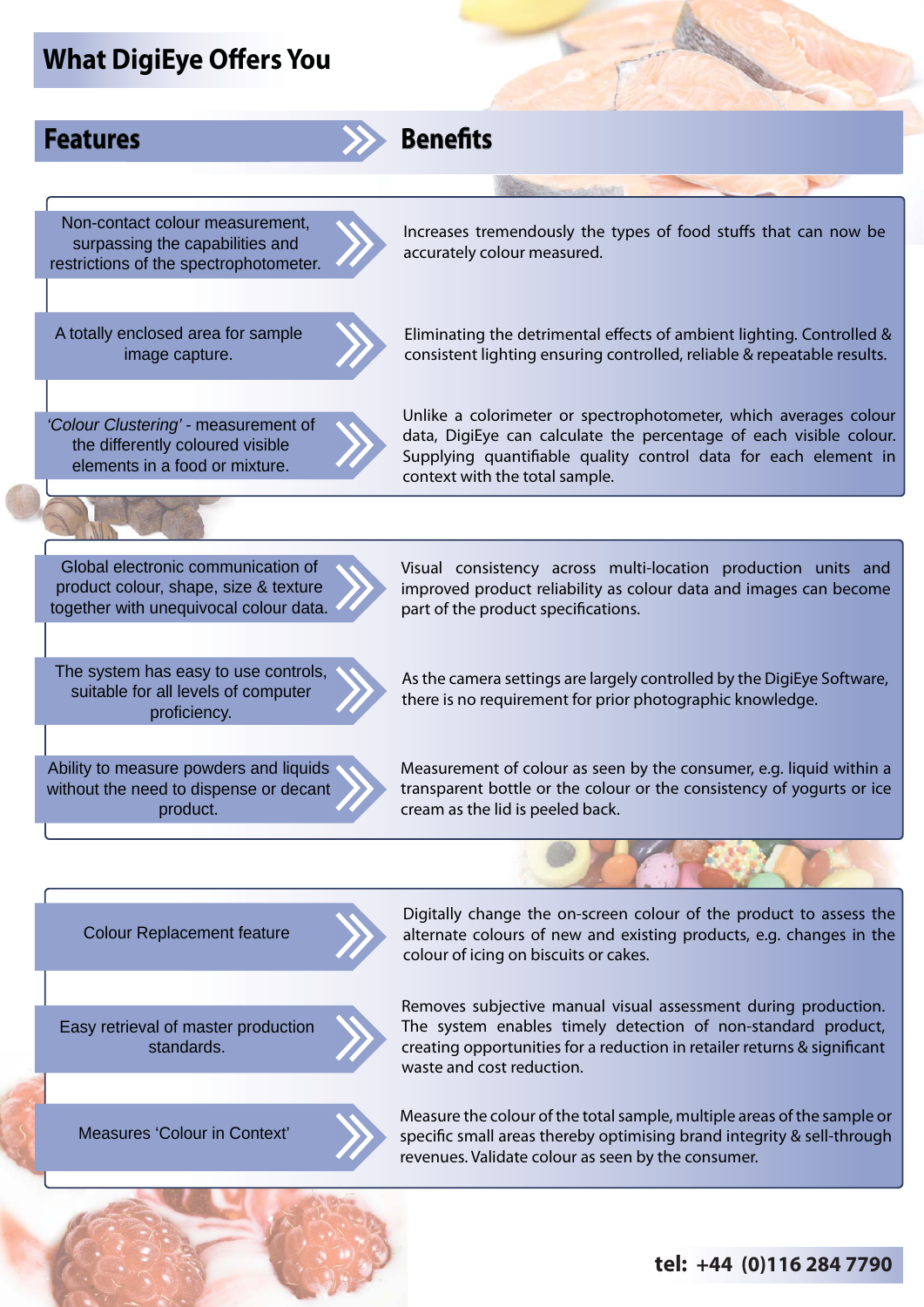# **Applications within the Food Industry**

**Visual Quality Control across multiple production locations against master product standards.** 

**Post-harvest storage and shelf-life trials; recording visual compositional changes with differing storage methods & time periods.** 

> **Visual and numeric colour value analysis, keeping product within established tolerances.**

**Colour measurement and analysis of product, such as yogurts & sauces without separating the components.**

**Production of images used in the specifications of frozen fruit and vegetables.**



**Measurement of visual coverage area of coatings, such as icing, enrobing and dusting.**



**Assessment of the effects on product colour during trials for removing shellfish from the shells.**



**Measurement of colour and appearance changes using differing process methods.**



**Percentage measurements of visible proportions of product, e.g. mixed vegetables, salads and cakes.**





Colour in Diext Ċ

**To mention but a few . . . .**